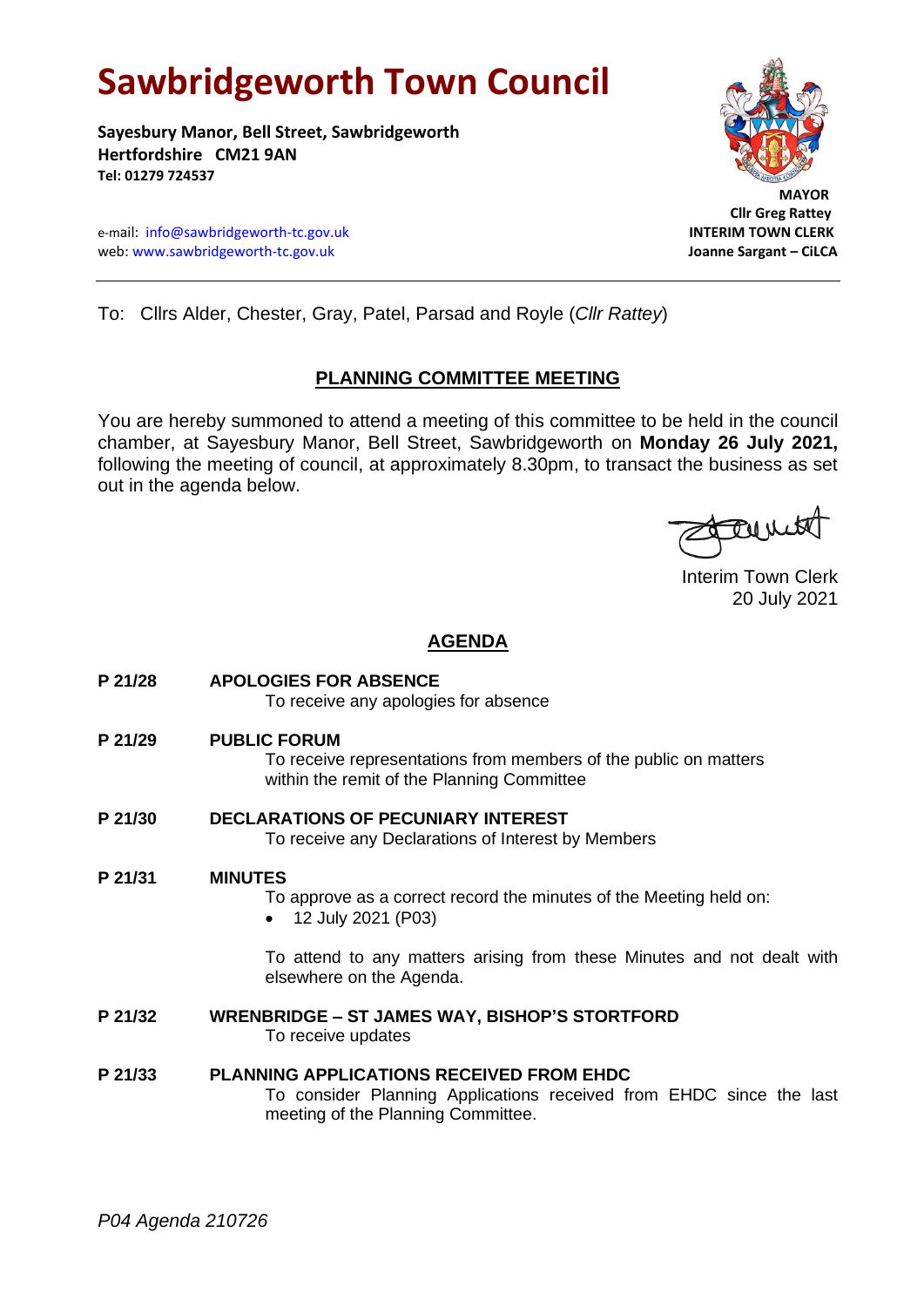#### **3/21/0893/FUL 7 Pishiobury Drive, CM21**

[Demolition of existing house and construction of one 2 storey detached house with](https://publicaccess.eastherts.gov.uk/online-applications/applicationDetails.do?activeTab=documents&keyVal=QR6PPXGL04O00)  [basement, loft bedrooms, two balconies to rear first floor;](https://publicaccess.eastherts.gov.uk/online-applications/applicationDetails.do?activeTab=documents&keyVal=QR6PPXGL04O00) detached garage and front [entrance gates](https://publicaccess.eastherts.gov.uk/online-applications/applicationDetails.do?activeTab=documents&keyVal=QR6PPXGL04O00) **\_\_\_\_\_\_\_\_\_\_\_\_\_\_\_\_\_\_\_\_\_\_\_\_\_\_\_\_\_\_\_\_\_\_\_\_\_\_\_\_\_\_\_\_\_\_\_\_\_\_\_\_\_\_\_\_\_\_\_\_\_\_\_\_\_\_**

**\_\_\_\_\_\_\_\_\_\_\_\_\_\_\_\_\_\_\_\_\_\_\_\_\_\_\_\_\_\_\_\_\_\_\_\_\_\_\_\_\_\_\_\_\_\_\_\_\_\_\_\_\_\_\_\_\_\_\_\_\_\_\_\_\_\_**

**\_\_\_\_\_\_\_\_\_\_\_\_\_\_\_\_\_\_\_\_\_\_\_\_\_\_\_\_\_\_\_\_\_\_\_\_\_\_\_\_\_\_\_\_\_\_\_\_\_\_\_\_\_\_\_\_\_\_\_\_\_\_\_\_\_\_**

**\_\_\_\_\_\_\_\_\_\_\_\_\_\_\_\_\_\_\_\_\_\_\_\_\_\_\_\_\_\_\_\_\_\_\_\_\_\_\_\_\_\_\_\_\_\_\_\_\_\_\_\_\_\_\_\_\_\_\_\_\_\_\_\_\_\_**

#### **3/21/1740/HH 1 Fair Green, CM21 9AG**

[Rebuilding of damaged boundary wall](https://publicaccess.eastherts.gov.uk/online-applications/applicationDetails.do?activeTab=documents&keyVal=QVISGJGLFTM00)

#### **3/21/1742/HH 4 The Old Stables, Bell St, CM21 9AN**

[Insertion of window to first floor rear elevation](https://publicaccess.eastherts.gov.uk/online-applications/applicationDetails.do?activeTab=documents&keyVal=QVK0TQGLFTS00)

#### **3/21/1782/HH 4 Rowney Wood, CM21 0HR**

[Single storey side extension with insertion of new roof lights and side window, alterations](https://publicaccess.eastherts.gov.uk/online-applications/applicationDetails.do?activeTab=documents&keyVal=QVTA8QGLFWU00)  [to fenestration](https://publicaccess.eastherts.gov.uk/online-applications/applicationDetails.do?activeTab=documents&keyVal=QVTA8QGLFWU00) **\_\_\_\_\_\_\_\_\_\_\_\_\_\_\_\_\_\_\_\_\_\_\_\_\_\_\_\_\_\_\_\_\_\_\_\_\_\_\_\_\_\_\_\_\_\_\_\_\_\_\_\_\_\_\_\_\_\_\_\_\_\_\_\_\_\_**

#### **P 21/34 LATE PLANNING APPLICATIONS**

To deal with Planning Applications received from EHDC following the Publication of this Agenda and received before 23 July 2021

#### **P 21/35 PLANNING DECISIONS MADE BY EHDC**

To receive Planning Decisions from EHDC.

#### **3/21/0311/HH 25 Vantorts Road, CM21 9NA**

Alterations and raising of roof. Two storey side extension and changes to fenestration *STC Comment:* Objection - overdevelopment

**\_\_\_\_\_\_\_\_\_\_\_\_\_\_\_\_\_\_\_\_\_\_\_\_\_\_\_\_\_\_\_\_\_\_\_\_\_\_\_\_\_\_\_\_\_\_\_\_\_\_\_\_\_\_\_\_\_\_\_\_\_\_\_\_\_\_**

*EHDC Decision:* Refused. "The proposed development, by virtue of its resultant size, scale and dominance through the addition of the two storey side extension, would result in an overly large dwelling that does not relate satisfactorily to the existing dwelling and does not respect or improve upon the character of the area. As such, the proposal conflicts with Policies HOU11 (criteria a) and DES4 (I.(a)) of the East Herts District Plan (2018)"

**\_\_\_\_\_\_\_\_\_\_\_\_\_\_\_\_\_\_\_\_\_\_\_\_\_\_\_\_\_\_\_\_\_\_\_\_\_\_\_\_\_\_\_\_\_\_\_\_\_\_\_\_\_\_\_\_\_\_\_\_\_\_\_\_\_\_**

**\_\_\_\_\_\_\_\_\_\_\_\_\_\_\_\_\_\_\_\_\_\_\_\_\_\_\_\_\_\_\_\_\_\_\_\_\_\_\_\_\_\_\_\_\_\_\_\_\_\_\_\_\_\_\_\_\_\_\_\_\_\_\_\_\_\_**

**\_\_\_\_\_\_\_\_\_\_\_\_\_\_\_\_\_\_\_\_\_\_\_\_\_\_\_\_\_\_\_\_\_\_\_\_\_\_\_\_\_\_\_\_\_\_\_\_\_\_\_\_\_\_\_\_\_\_\_\_\_\_\_\_\_\_**

## **3/21/1174/HH 35 Wychford Drive, CM21 0HA**

Alterations to front single storey extension from flat roof to pitched roof *STC Comment:* No objection *EHDC Decision:* Granted

#### **3/21/1215/HH 18 Pishiobury Drive, CM21 0AE**

Installation of swimming pool and terracing to rear garden **STC Comment:** No objection *EHDC Decision:* Granted